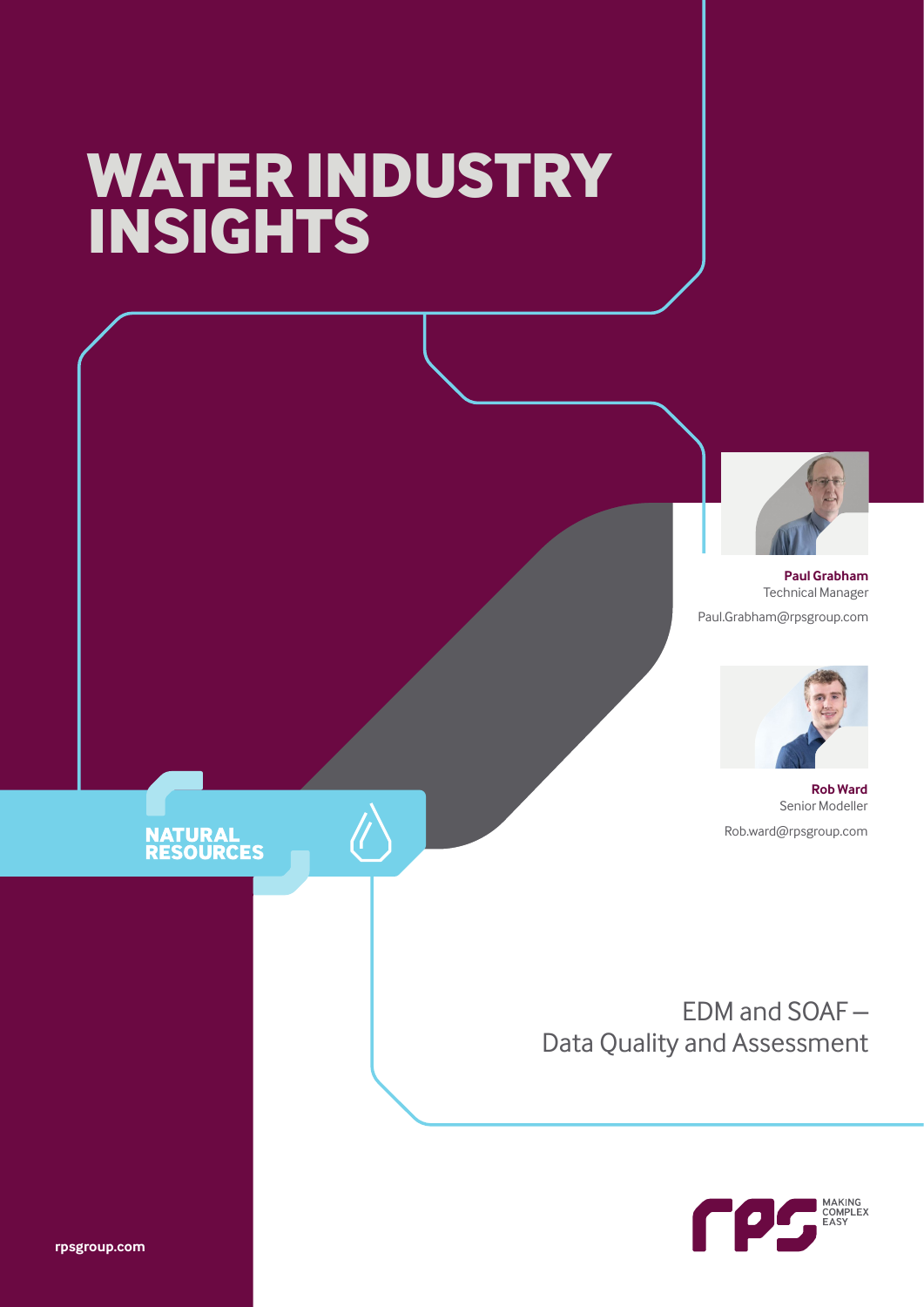<mark>ATURAL</mark><br>ESOURCES

## **EDM AND SOAF – DATA QUALITY AND ASSESSMENT**

At RPS we understand that public perception of overflows is changing and the need for companies to have high confidence data to deliver performance reports is increasing.

With developing government pressure and public awareness, the number of Event Duration Monitors (EDM) has grown exponentially over the last few years with circa 17,500 overflows (in England and Wales) requiring monitors to be installed by the end of 2023. As a result, Water Companies are now able to gather more robust data on overflow performance than at any time in history, providing a consistent way of monitoring how often and for how long storm overflows spill, enabling improved targeting of investment.

Monitoring conditions and reporting requirements are now included within discharge permits for each storm overflow identified for EDM. Once monitoring begins under a discharge permit, annual calendar year reports are submitted to environmental regulators (Environment Agency/Natural Resources Wales) at the end of February each year. These summarise the number of spills recorded in the preceding calendar year and the total duration of discharge, potentially triggering investigations in line with the Storm Overflow Assessment Framework (SOAF). Water companies have an obligation to provide this as open-source data. This increasing visibility of storm overflow spill frequency information carries with it the risk of challenge from customers and non-governmental organisation (NGOs), so accuracy of data and calculation is critical in this highly politicised area of performance and RPS have been supporting our Water Company clients to enhance confidence in reporting statistics.

The challenges RPS are working to resolve associated with EDM data can broadly be condensed into three main areas:

- Improving the quality and confidence of data streams<br>• Making better use of existing data and information
- Making better use of existing data and information related to EDM sites
- · Improving communications with third parties including the public

#### **Increasing confidence in data assessment**

As part of our work on SOAF studies for water companies, we undertake initial quality assessments of the data provided via EDM. Monitoring sites record water level/ depth and are impacted by many data issues, including sudden spikes, deviation from established patterns and flat lining. In many cases these issues can be highlighted using RPS data analytics processes developed to support these assessments. These activities may include:

- · Flagging spills occurring in dry weather through assessment against historical rainfall. This determines operational investment needs to support overflow performance
- Developing a "normal" operational envelope and identify when the monitor signal deviates from this
- Identifying where the signal has jumped and returned to baseline over a single time step allowing many spills to be discounted. Following this analysis many of these spills can then be discounted, but some may require investigation by operations staff to rule out possible operational issues first